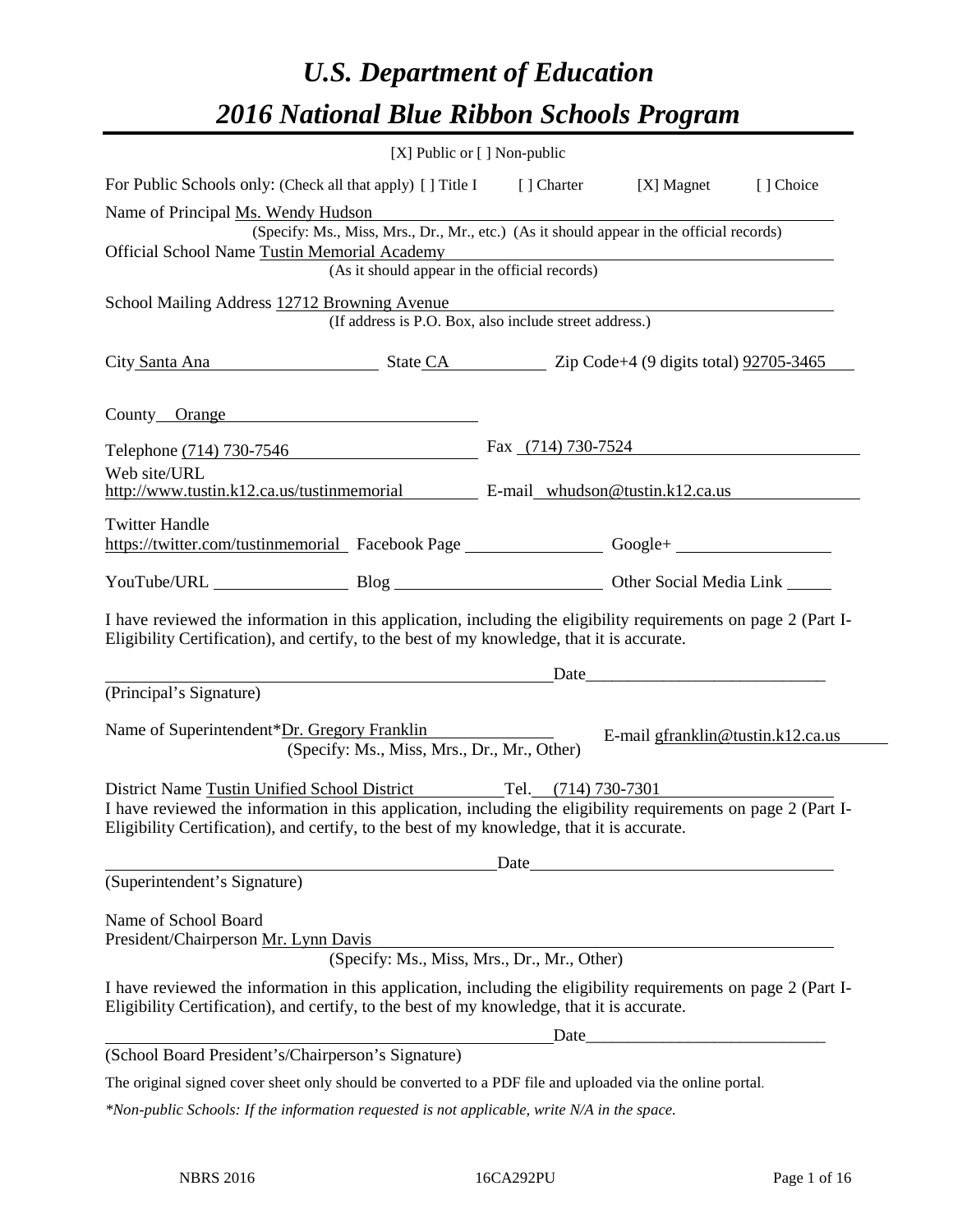The signatures on the first page of this application (cover page) certify that each of the statements below, concerning the school's eligibility and compliance with U.S. Department of Education and National Blue Ribbon Schools requirements, are true and correct.

- 1. The school configuration includes one or more of grades K-12. (Schools on the same campus with one principal, even a K-12 school, must apply as an entire school.)
- 2. The public school has met their state's accountability requirements (i.e., avoided sanctions) in participation, performance in reading (or English language arts) and mathematics, and other academic indicators (i.e., attendance rate and graduation rate) using the most recent accountability results available for the year prior to nomination.
- 3. To meet final eligibility, a public school must meet the state's accountability requirements (i.e., avoided sanctions) in participation, performance in reading (or English language arts) and mathematics, and other academic indicators (i.e., attendance rate and graduation rate) for the year in which they are nominated (2015-2016) and be certified by the state representative. Any status appeals must be resolved at least two weeks before the awards ceremony for the school to receive the award.
- 4. If the school includes grades 7 or higher, the school must have foreign language as a part of its curriculum.
- 5. The school has been in existence for five full years, that is, from at least September 2010 and each tested grade must have been part of the school for the past three years.
- 6. The nominated school has not received the National Blue Ribbon Schools award in the past five years: 2011, 2012, 2013, 2014, or 2015.
- 7. The nominated school has no history of testing irregularities, nor have charges of irregularities been brought against the school at the time of nomination. The U.S. Department of Education reserves the right to disqualify a school's application and/or rescind a school's award if irregularities are later discovered and proven by the state.
- 8. The nominated school or district is not refusing Office of Civil Rights (OCR) access to information necessary to investigate a civil rights complaint or to conduct a district-wide compliance review.
- 9. The OCR has not issued a violation letter of findings to the school district concluding that the nominated school or the district as a whole has violated one or more of the civil rights statutes. A violation letter of findings will not be considered outstanding if OCR has accepted a corrective action plan from the district to remedy the violation.
- 10. The U.S. Department of Justice does not have a pending suit alleging that the nominated school or the school district as a whole has violated one or more of the civil rights statutes or the Constitution's equal protection clause.
- 11. There are no findings of violations of the Individuals with Disabilities Education Act in a U.S. Department of Education monitoring report that apply to the school or school district in question; or if there are such findings, the state or district has corrected, or agreed to correct, the findings.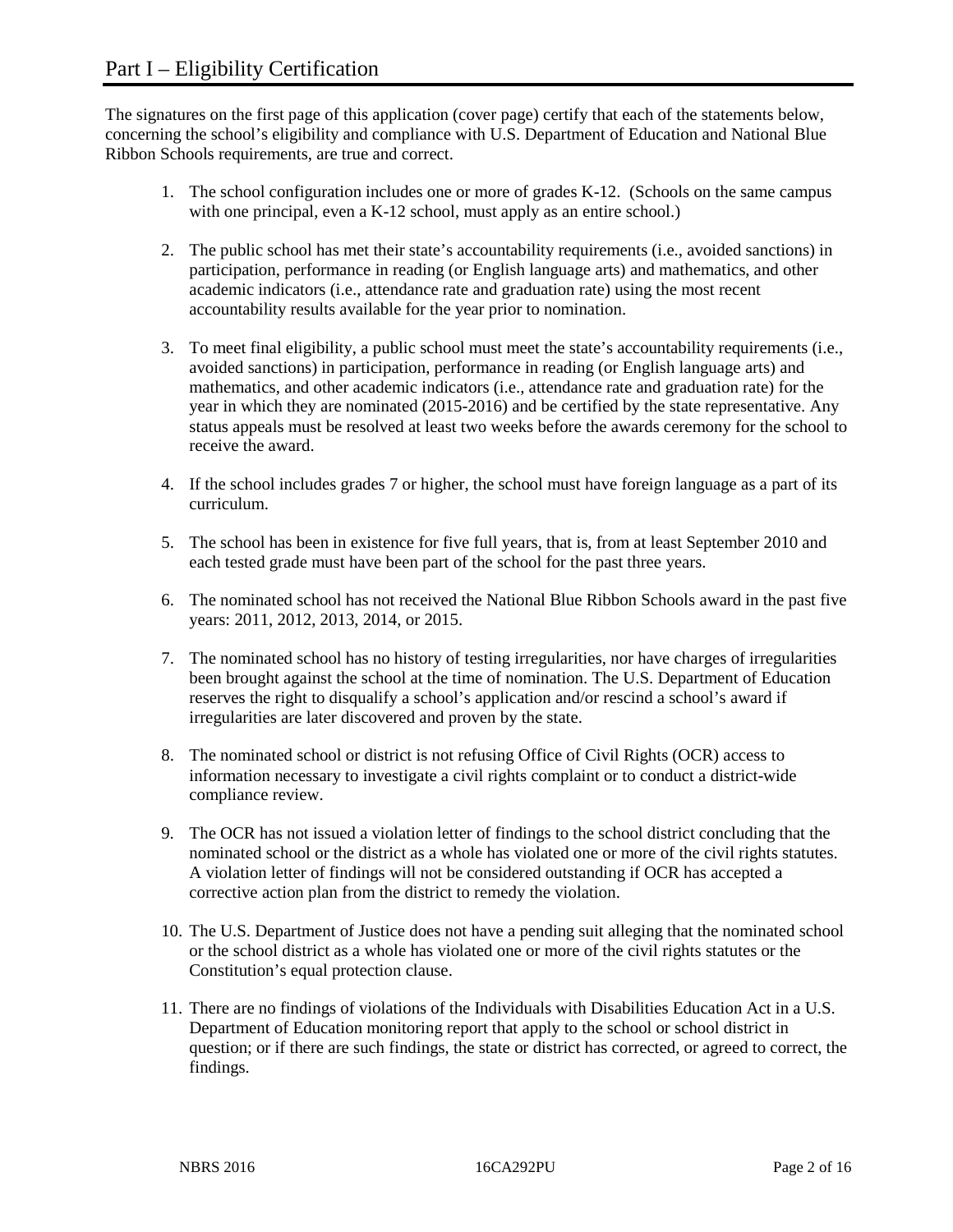### **Data should be provided for the most recent school year (2015-2016) unless otherwise stated.**

### **DISTRICT**

1. Number of schools in the district  $19$  Elementary schools (includes K-8) (per district designation): 5 Middle/Junior high schools 4 High schools 0 K-12 schools

28 TOTAL

**SCHOOL** (To be completed by all schools)

- 2. Category that best describes the area where the school is located:
	- [] Urban or large central city [ ] Suburban with characteristics typical of an urban area [X] Suburban [ ] Small city or town in a rural area [ ] Rural
- 3. Number of students as of October 1, 2015 enrolled at each grade level or its equivalent in applying school:

| Grade                           | # of         | # of Females | <b>Grade Total</b> |
|---------------------------------|--------------|--------------|--------------------|
|                                 | <b>Males</b> |              |                    |
| <b>PreK</b>                     | 0            | 0            | 0                  |
| K                               | 51           | 37           | 88                 |
| 1                               | 43           | 58           | 101                |
| $\overline{2}$                  | 47           | 58           | 105                |
| 3                               | 48           | 67           | 115                |
| 4                               | 48           | 48           | 96                 |
| 5                               | 53           | 59           | 112                |
| 6                               | 0            | 0            | $\mathbf{\Omega}$  |
| 7                               | 0            | 0            | 0                  |
| 8                               | 0            | 0            | 0                  |
| 9                               | 0            | 0            | 0                  |
| 10                              | 0            | 0            | $\theta$           |
| 11                              | 0            | 0            | 0                  |
| 12 or higher                    | 0            | 0            | 0                  |
| <b>Total</b><br><b>Students</b> | 290          | 327          | 617                |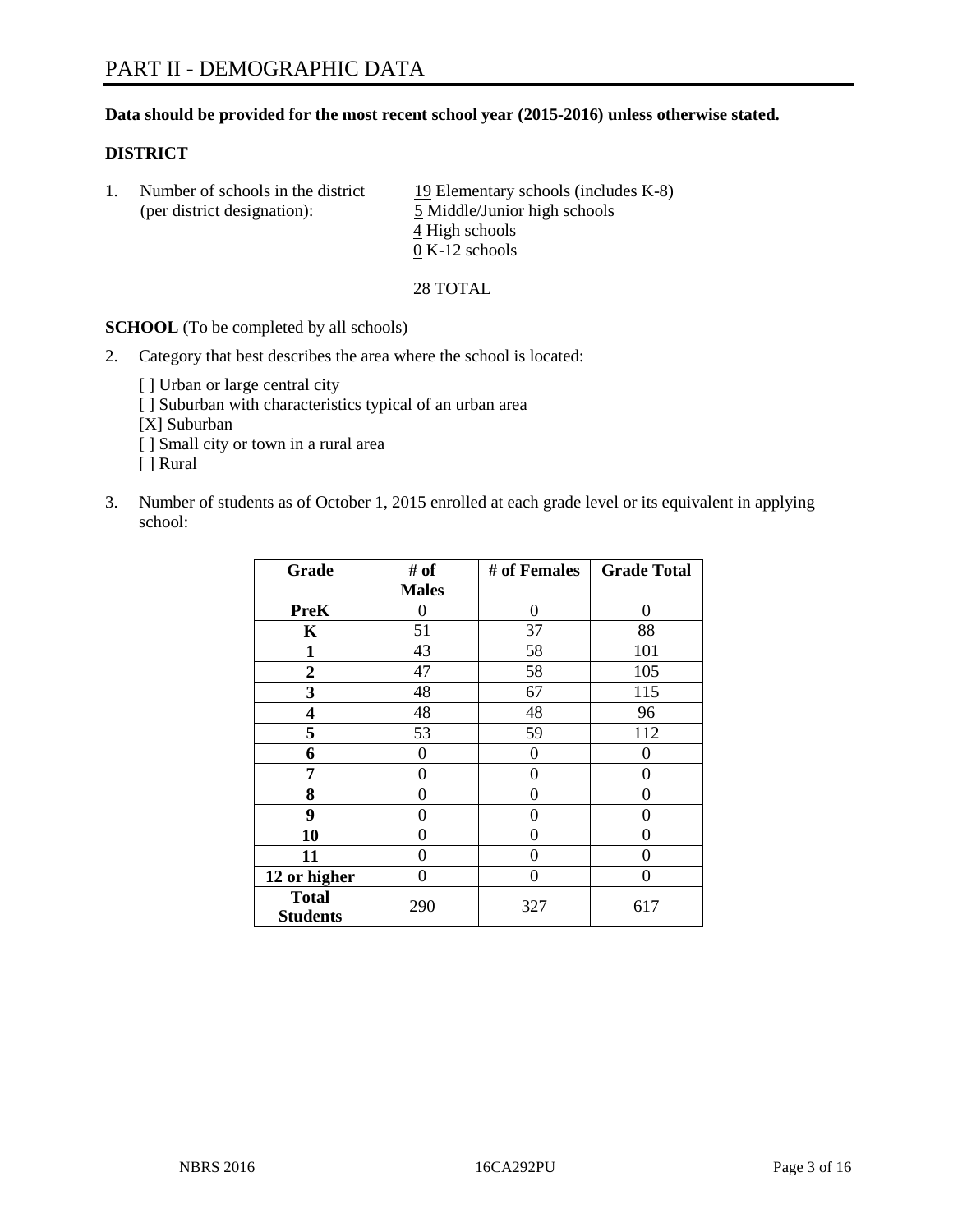the school: 44 % Asian

4. Racial/ethnic composition of  $\qquad \underline{0}$  % American Indian or Alaska Native 1 % Black or African American 11 % Hispanic or Latino 0 % Native Hawaiian or Other Pacific Islander 38 % White 6 % Two or more races **100 % Total**

(Only these seven standard categories should be used to report the racial/ethnic composition of your school. The Final Guidance on Maintaining, Collecting, and Reporting Racial and Ethnic Data to the U.S. Department of Education published in the October 19, 2007 *Federal Register* provides definitions for each of the seven categories.)

5. Student turnover, or mobility rate, during the  $2014 - 2015$  school year:  $1\%$ 

This rate should be calculated using the grid below. The answer to (6) is the mobility rate.

| <b>Steps For Determining Mobility Rate</b>    | Answer |  |
|-----------------------------------------------|--------|--|
| (1) Number of students who transferred to     |        |  |
| the school after October 1, 2014 until the    |        |  |
| end of the 2014-2015 school year              |        |  |
| (2) Number of students who transferred        |        |  |
| from the school after October 1, 2014 until   | 6      |  |
| the end of the 2014-2015 school year          |        |  |
| (3) Total of all transferred students [sum of | 6      |  |
| rows $(1)$ and $(2)$ ]                        |        |  |
| (4) Total number of students in the school as | 652    |  |
| of October 1, 2014                            |        |  |
| $(5)$ Total transferred students in row $(3)$ | 0.009  |  |
| divided by total students in row (4)          |        |  |
| $(6)$ Amount in row $(5)$ multiplied by 100   |        |  |

6. English Language Learners (ELL) in the school:  $3\%$ 

20 Total number ELL

Specify each non-English language represented in the school (separate languages by commas): Spanish, Vietnamese, Cantonese, Korean, Philipino, Portuguese, Mandarin, Japanese, Khmer, Arabic, Farsi, German, Hindi, Urdu, Cebuano, Gujarati, Taiwanese, Bengali, Telugu, Tamil, Marathi, Kannada

- 7. Students eligible for free/reduced-priced meals: 7% Total number students who qualify: 43
- 8. Students receiving special education services:  $\frac{3}{9}$  % 21 Total number of students served

Indicate below the number of students with disabilities according to conditions designated in the Individuals with Disabilities Education Act. Do not add additional conditions. It is possible that students may be classified in more than one condition.

| 3 Autism                              | $\underline{0}$ Orthopedic Impairment          |
|---------------------------------------|------------------------------------------------|
| 0 Deafness                            | 1 Other Health Impaired                        |
| 0 Deaf-Blindness                      | 4 Specific Learning Disability                 |
| 0 Emotional Disturbance               | 13 Speech or Language Impairment               |
| 0 Hearing Impairment                  | 0 Traumatic Brain Injury                       |
| 0 Mental Retardation                  | <b>0</b> Visual Impairment Including Blindness |
| $\underline{0}$ Multiple Disabilities | <b>0</b> Developmentally Delayed               |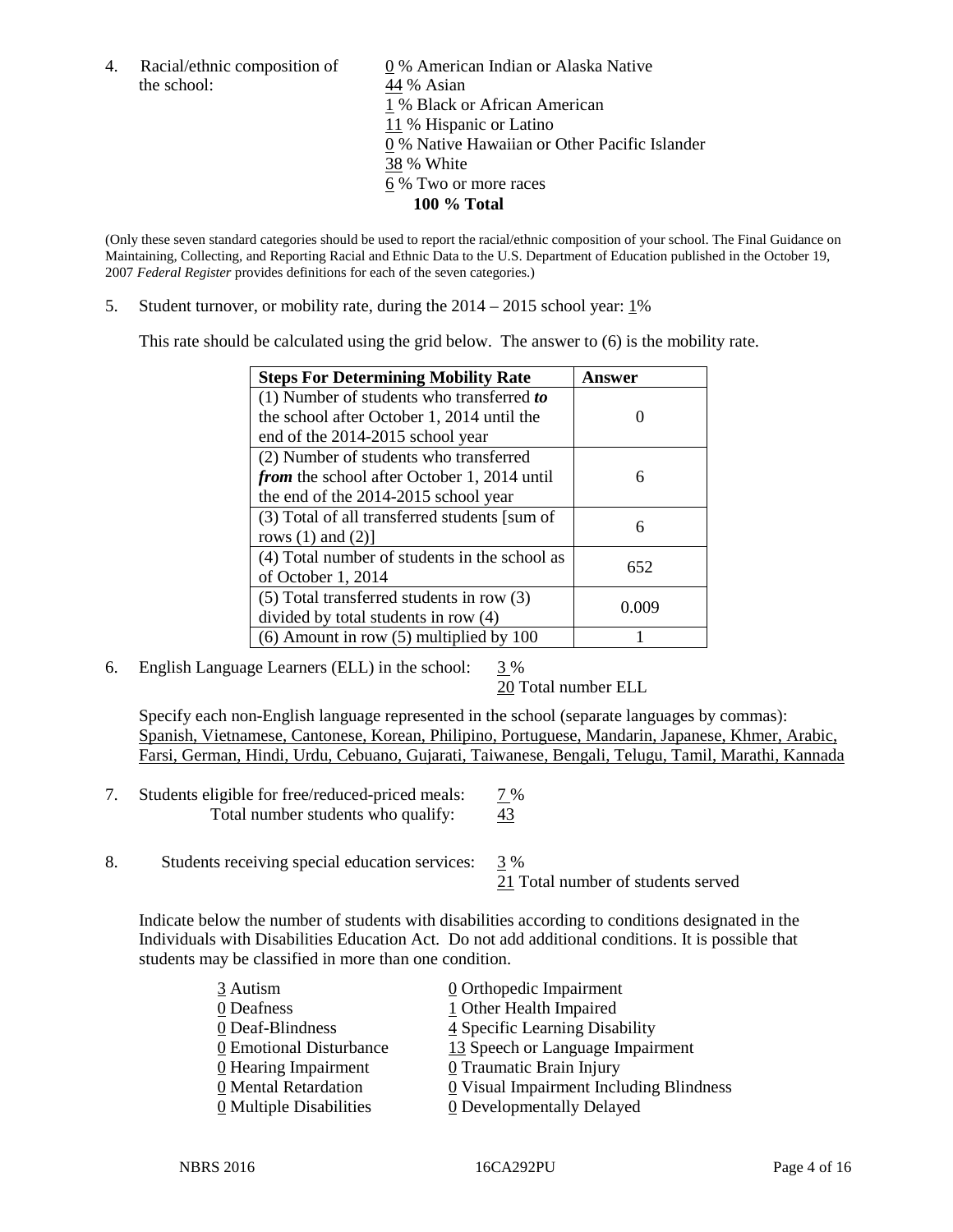- 9. Number of years the principal has been in her/his position at this school:  $6$
- 10. Use Full-Time Equivalents (FTEs), rounded to nearest whole numeral, to indicate the number of school staff in each of the categories below:

|                                       | <b>Number of Staff</b> |
|---------------------------------------|------------------------|
| Administrators                        |                        |
| Classroom teachers                    | 21                     |
| Resource teachers/specialists         |                        |
| e.g., reading, math, science, special | 3                      |
| education, enrichment, technology,    |                        |
| art, music, physical education, etc.  |                        |
| Paraprofessionals                     | 9                      |
| Student support personnel             |                        |
| e.g., guidance counselors, behavior   |                        |
| interventionists, mental/physical     |                        |
| health service providers,             |                        |
| psychologists, family engagement      |                        |
| liaisons, career/college attainment   |                        |
| coaches, etc.                         |                        |

- 11. Average student-classroom teacher ratio, that is, the number of students in the school divided by the FTE of classroom teachers, e.g., 22:1 29:1
- 12. Show daily student attendance rates. Only high schools need to supply yearly graduation rates.

| <b>Required Information</b> | 2014-2015 | $2013 - 2014$ | 2012-2013 | 2011-2012 | $2010 - 201$ |
|-----------------------------|-----------|---------------|-----------|-----------|--------------|
| Daily student attendance    | 98%       | 98%           | 98%       | 98%       | 97%          |
| High school graduation rate | 9%        | 0%            | 0%        | 9%        | 0%           |

#### 13. **For high schools only, that is, schools ending in grade 12 or higher.**

Show percentages to indicate the post-secondary status of students who graduated in Spring 2015.

| <b>Post-Secondary Status</b>                  |    |
|-----------------------------------------------|----|
| Graduating class size                         |    |
| Enrolled in a 4-year college or university    | 0% |
| Enrolled in a community college               | 0% |
| Enrolled in career/technical training program | 0% |
| Found employment                              | 0% |
| Joined the military or other public service   | 0% |
| Other                                         | 0/ |

14. Indicate whether your school has previously received a National Blue Ribbon Schools award. Yes X No

If yes, select the year in which your school received the award. 2007

15. In a couple of sentences, provide the school's mission or vision statement.

All Tustin Memorial Academy students will develop a love for learning, read at/above grade level, and meet/exceed grade level standards in a scholarly environment.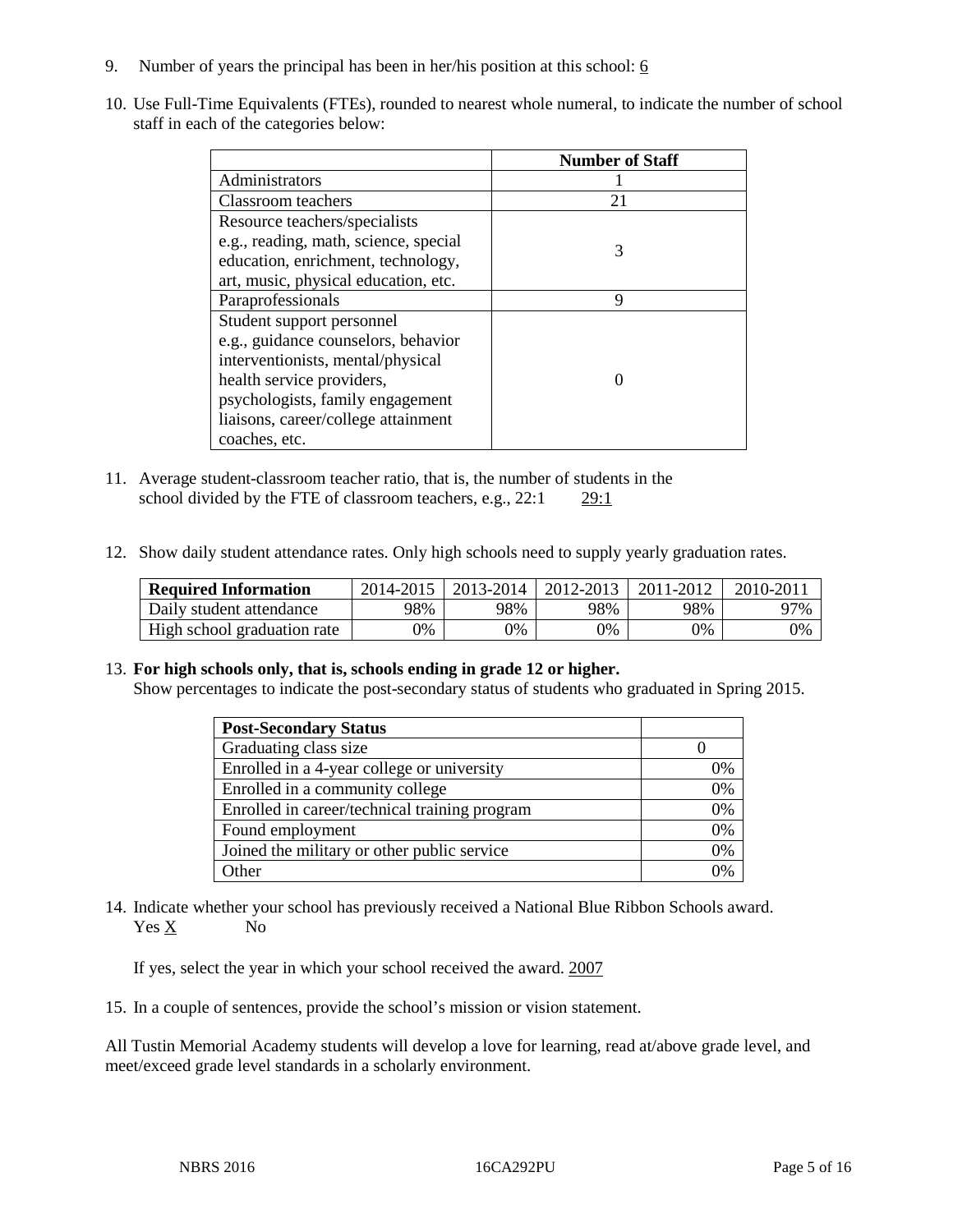16. **For public schools only**, if the school is a magnet, charter, or choice school, explain how students are chosen to attend.

The only criteria to attend Tustin Memorial Academy is that a student must reside within the Tustin Unified School District boundaries. All students, including those who have been formally identified for the Gifted and Talented Education program, are selected to attend through a lottery system.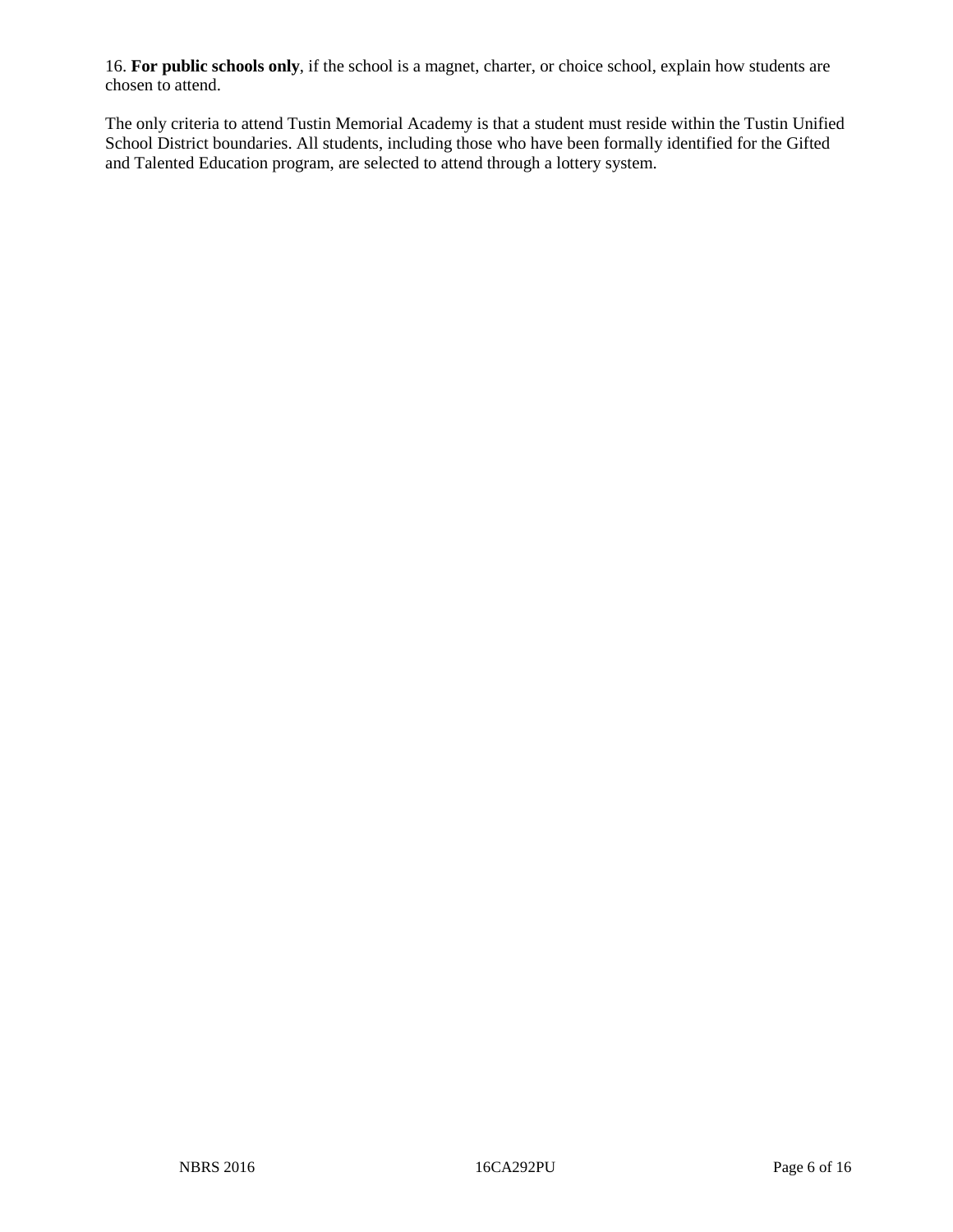# PART III – SUMMARY

Tustin Memorial Academy (TMA) was established in 1995 as the singular elementary magnet school in the Tustin Unified School District. Located in a residential neighborhood in the heart of North Tustin, our campus is a vital and dynamic learning center that fulfills our community's expectations for educational excellence. Crafted as a "school of choice", TMA overwhelmingly meets and surpasses the needs and desires of our community. Recognized as a 2007 National Blue Ribbon School, the prestigious designation is proudly depicted on banners and murals, reinforcing why families choose TMA: our tradition for academic excellence, high achievement standards, strong character programs, and philosophy of dedicated parent involvement are matchless. The result: each year more than 300 students seek admission to our school via lottery.

The absence of attendance boundaries means we draw students from all corners of our district, signifying a wide-range of cultural and socio-economic groups. With twenty-two different languages represented on campus, our student body is rich with cultural diversity. As both a Fundamental and Gifted and Talented Education (GATE) magnet school, our curriculum encourages all students to become inquisitive learners and collaborators while grasping a wide variety of academic skills. In our unique self-contained GATE classrooms, we provide students with differentiated instruction and foster intellectual growth by encouraging higher-order thinking skills, problem solving, creativity, and critical thinking. Results of the 2015 Smarter Balanced Assessment Consortium (SBAC) reveal 81% of students met or exceeded standards in math and 90% met or exceeded standards in English Language Arts, demonstrating unyielding evidence that the precedence of high standards first envisioned in 1995 remains true today.

A strong sense of community and unparalleled parental involvement are defining characteristics of TMA. Parents and families contribute more than15,000 hours of volunteer service to our school each year. Our Parent Teacher Organization (PTO) is unstoppable with 54 well-organized committees to support teachers and students by providing innovative programs, facility improvements, and educational resources. Generating \$210,000 annually, their assistance supports a multitude of school-wide programs to augment curriculum: arts, music, Science Technology Engineering and Math (STEM) courses, the provision of four reading specialists, a Physical Education teacher, professional development for staff, and technology resources to directly benefit every student. In addition to the daily classroom support and enrichment, their reach extends to ensuring we have state-of-the-art technology at the forefront of our instruction as we strive to prepare our 21st century learners to compete in a global job market. One of our most impactful parent programs is our award-winning dads' group H.E.R.O.E.S. (Helping Enrich the Resources of Every Student). Now in its twelfth year of successful implementation, the program evolved from the need and desire to actively include fathers in their children's education. The Organic Children's Garden and Nature Center, entirely built and sustained by scores of parent volunteers, serves as an "edible schoolyard" and outdoor classroom to meld project-based, hands-on learning with resourcefulness. At every turn, there are passionate and committed parents on our campus willing to go the extra mile whenever, wherever, and as often, as necessary.

Our students contribute to the climate of equity, caring, and respect that is prevalent in our halls, classrooms, and playgrounds. "Character Counts" is more than a motto; the phrase serves to empower students to do what is right— be respectful, be responsible, and build relationships. Universal positive behavior expectations are posted in every room so all students understand that the rules are the same everywhere and the same for everyone. Student Council leaders organize ongoing school-wide service learning projects such as Team Kids Challenge, which supports local animal shelters and military personnel, or filling Joy Jars with small toys for pediatric cancer patients. Doing so provides the inspiration and impetus to show our children how to give to those less fortunate than ourselves— that giving is what we do and who we are as a passionate community.

Our conviction in emphasizing the significance of health, physical and emotional well-being of children as a pre-requisite for academic excellence has been a driving force behind our comprehensive Wellness Policy. Our unwavering commitment to improving student well-being was recognized in 2014 when TMA was designated as one of seventeen schools state-wide to be awarded with the California Exemplary Program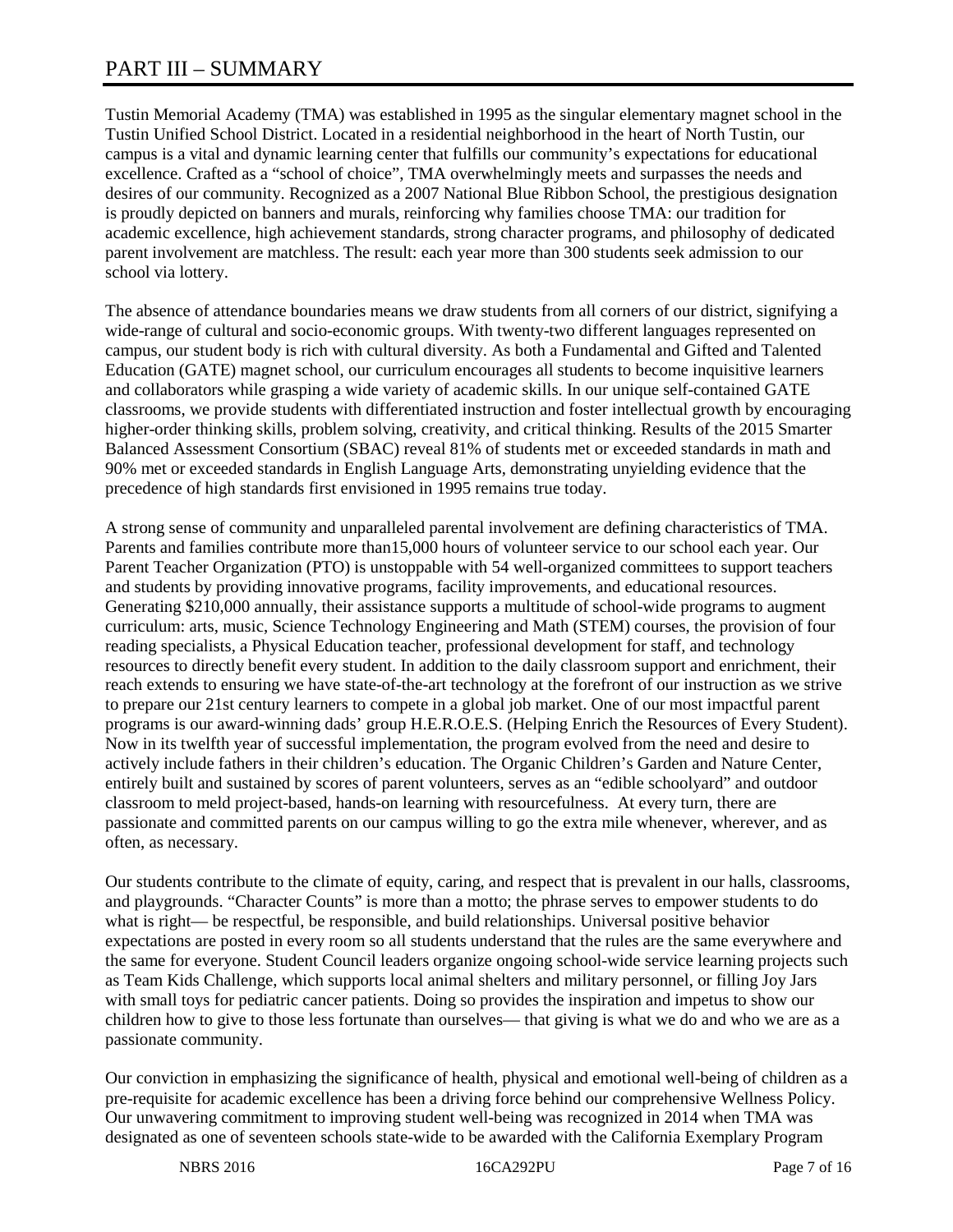Award in Physical Activity and Nutrition. Additionally, our school received recognition as a California Distinguished School in 2006, 2014, and as a California Gold Ribbon School in 2016.

TMA is synonymous with excellence; through dedicated collaboration with our parents and community we have created an environment that generates success. Together we strive to instill in all students the promise of Theodore Roosevelt, "Far and away the best prize that life offers is the chance to work hard at work worth doing." At TMA, our worthwhile work is our steadfast commitment to shaping the students entrusted to us today into the leaders of tomorrow.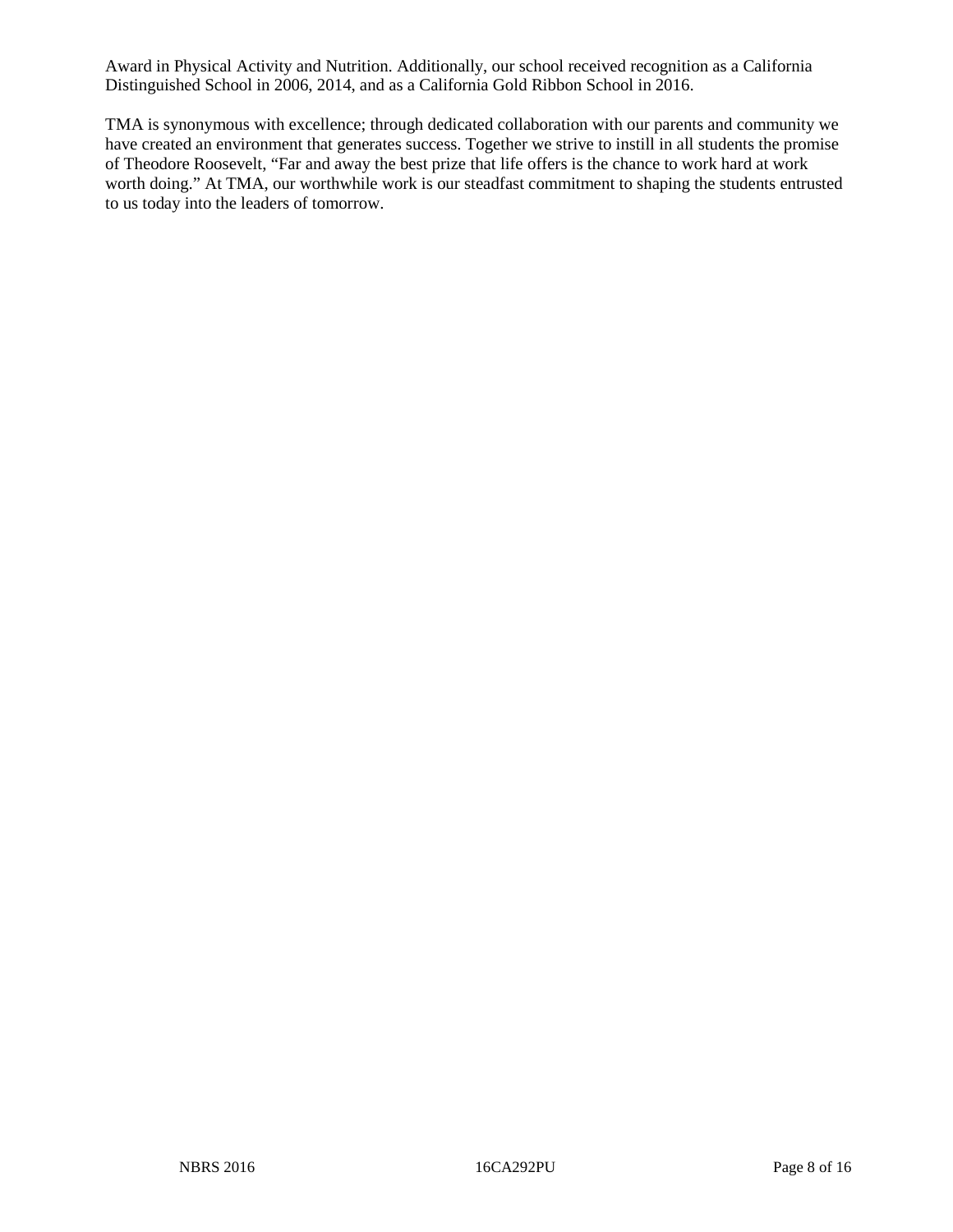# 1. Core Curriculum:

At TMA, our charge is to promote high levels of learning for every child. To do so, we skillfully manage a core curriculum, driven by rigorous standards, that establishes clear expectations for student learning, promotes higher-order thinking to allow students to problem-solve and analyze, builds deeper knowledge with exploration of relationships and connections, and prompts practical and essential dialog between teachers and peers to build shared understanding of ideas.

We utilize a balanced literacy approach to reading and writing across all grade levels, combining the strongest elements of best instructional practices to actively engage students in meaningful learning. Skills are explicitly modeled each day throughout all balanced literacy components: mini-lesson, read aloud, guided reading, shared reading/writing, independent reading, interactive writing, Reading/Writing Workshop and word study. Students are provided direct instruction to scaffold learning and are further supported with visuals such as anchor charts and process charts. Independent reading intervals afford time for student conferring to sharpen reading and writing skills. A deliberate balance between fiction and nonfiction text, and argument and informational writing provides a robust approach to English Language Arts instruction.

A minimum of three times a year all students' reading levels are assessed using the Fountas and Pinnell Benchmark Assessments to ascertain each student's instructional reading level. Leveled readers augment small group instruction to build accuracy, fluency, and comprehension. An array of authentic and motivating literature is provided to meet the broadest range of abilities. Classroom libraries are well-stocked with leveled books, each with a clear label affixed, creating ease of access for students when self-selecting texts. Students at each grade level are schooled in finding their own "just right" books, serving to empower and build reading independence in all. To provide further individualized support, we utilize Lexia Core5 as a technology-based approach to accelerate reading skill development. Accessed from home or school, it is designed to meet rigorous state standards while providing explicit, systematic, and personalized reading instruction. Norm-referenced performance data and analysis predicts year-end performance for students and provides teachers with a data-driven action plan to differentiate instruction.

Four years ago our staff embarked on a journey to incorporate real-world relevance into our math program. We trained extensively in the theories of Cognitively Guided Instruction that acknowledges that children arrive at school with an intuitive understanding of mathematics which serves as the basis for developing more formal instruction. Our belief is that children can solve mathematical problems without first having a strategy provided. Emphasis on interest-based activities and application skills allows students to see math in action. TMA students are unafraid of "math-talk" as they describe to peers their problem-solving strategies while comparing/contrasting tactics used by others. We call upon all students to support and defend their mathematical reasoning; in doing so, confidence grows in tandem with their passion for math.

Upper grade students rely on math journals to record data, notes, reflections, and to process ideas. Differentiation and individualization occur for all students with variation in number sets; when mathematical acceleration is necessary, we advance students as appropriate. Currently, we have two students who attend math each morning at the middle school, returning to our campus afterwards to complete the remainder of the fifth grade coursework.

Science and social studies are brought to life by infusing project-based, hands-on learning at every turn. Our teachers skillfully connect relationships across and between disciplines to extend understanding for all students. Third grade teachers depict Tustin History in a Box, which incorporates realia, historical artifacts, and engaging literature to transport students back in time to explore the unique history of their own city. Lazy W Ranch is the destination for fourth graders, where they spend a day in real-world simulation of early California life making adobe bricks and panning for gold. After fifth graders study the American Revolution, they select open-ended projects to represent their learning. Product examples have included battlefield models, colonial food, PowerPoint presentations, and student written and directed videos. Parent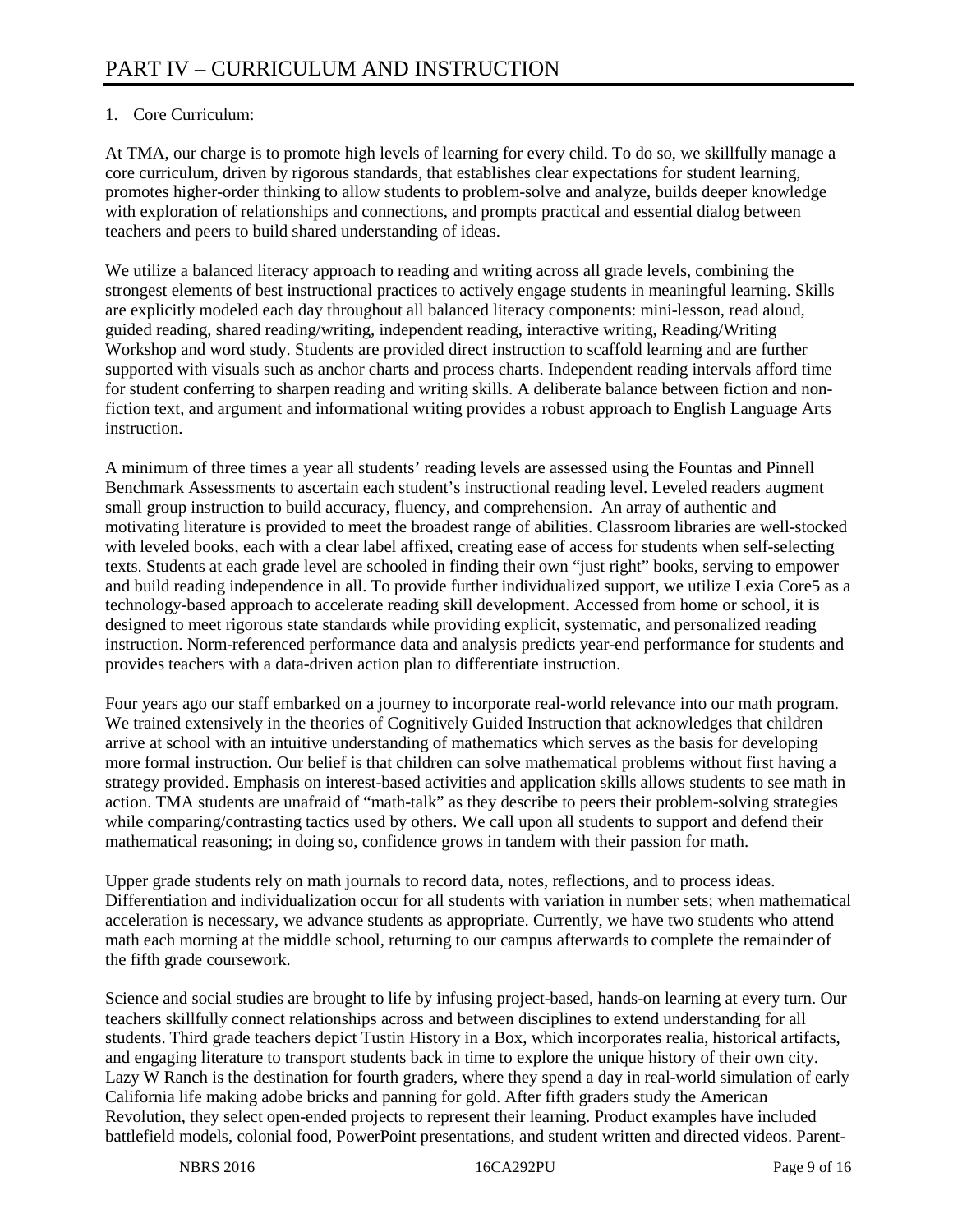led and sponsored events such as Women in History, Colonial Days, Walk through California, Walk through the American Revolution, and Gold Rush Days serve to bring learning to life in meaningful ways for our students. Projects, independent investigations, simulations, and dramatizations are found in every classroom at TMA.

# 2. Other Curriculum Areas:

Learning to perform and speak before an audience is a skill we strive to cultivate in our students, thus we emphasize visual and performing arts. Every grade level produces a play, musical, or vocal performance for families and peers. A full-scale talent show is created annually, involving 140 students in 45 acts, culminating in a grand showcase for 500 parents and families. All fourth and fifth graders receive weekly one-hour lessons from a credentialed music teacher, including vocals, violin, recorder, music appreciation and theory. Each student participates in a trimesterly showcase to highlight their learning. Six times a year, kindergarten through fifth graders study with a local musician, learning the fundamentals of rhythm and harmony, while taking in the history of folk songs from around the world. A series of five cultural arts programs bring in the opera, dance troupes, and a vast array of musicians to perform everything from jazz to blues to doo wop for every student. All students partake in art lessons through Fibo Art, which introduces classic and contemporary artists. After studying style and historical context, students create artwork in a similar fashion as the artist.

TMA employs a fully-credentialed physical education (PE) teacher who works tirelessly to advance PE skills and promote lifelong well-being for students. We believe structured group exercise and moderate-high levels of physical activity improve academic achievement, on-task time, and test scores whilst decreasing absenteeism and disciplinary referrals. Each year, TMA students outpace and outperform the district, county, and state in academic and fitness assessments as indicated by our current Academic Performance Index score of 963 and our 83% pass rate on the Fitnessgram. First through fifth graders receive instruction in PE twice every week for 50 minutes each session. PE progressively increases in complexity and difficulty based on assessment of the students' emerging motor skills and in alignment with the "Physical Education Model Content Standards for California Public Schools". For example, first graders rehearse movements from left to right as they learn to maneuver the left and right sides of their bodies. Fourth grade students are expected to explain the difference between offense and defense and demonstrate as such during an organized game. Second graders are learning to enjoy and participate in challenging activities for longer periods of time as fifth graders are demonstrating how to warm up the associated muscles before a particular activity. All students start their day with warm up exercises and a lap, which increases in length slowly and steadily from the time the students are in first grade until their departure after fifth.

In 2005, a cadre of dedicated and enthusiastic parents, unafraid of hard work and armed with a dream, turned an unused 1/3 of an acre plot of land on the outer edge of campus into a thriving area in which to learn. The result: TMA students enjoy their own "edible schoolyard" by way of our Organic Children's Garden and Nature Center. A comprehensive school garden curriculum aligned with Common Core Standards blends together the best of both nature and learning, thereby allowing the acreage to stand as an outdoor classroom. Students grow and harvest seasonal produce which serves to shape their understanding of the connection between what they eat and from where it originates. Experiences in the garden give them a clearer perception of how the natural world sustains us and promotes nutritional and environmental consciousness. Students are lead through monthly lessons, which include learning to maintain, plant, and compost, and encompasses lessons in horticulture, earth science, and ecology.

Technology is integral to student learning at TMA. Students in grades 3-5 are part of our 1:1 iPad program, while our K-2 students share their devices with a partner. Instruction is designed around the SAMR model (Substitution, Augmentation, Modification, Re-definition) to fully integrate technology as a learning tool. While utilizing TMA's state-of-the-art technology, first graders create Wiki pages to present their animal research projects using Haiku, our Learning Management System. Third graders work on a year-long class Wiki page uploading videos, games, and photos that dive into exploration of the Sun, Moon, Earth's rotation, constellations, and seasons. "The Genius Hour" affords rich opportunities for students to research high-interest topics in multiple subject areas of their own choosing.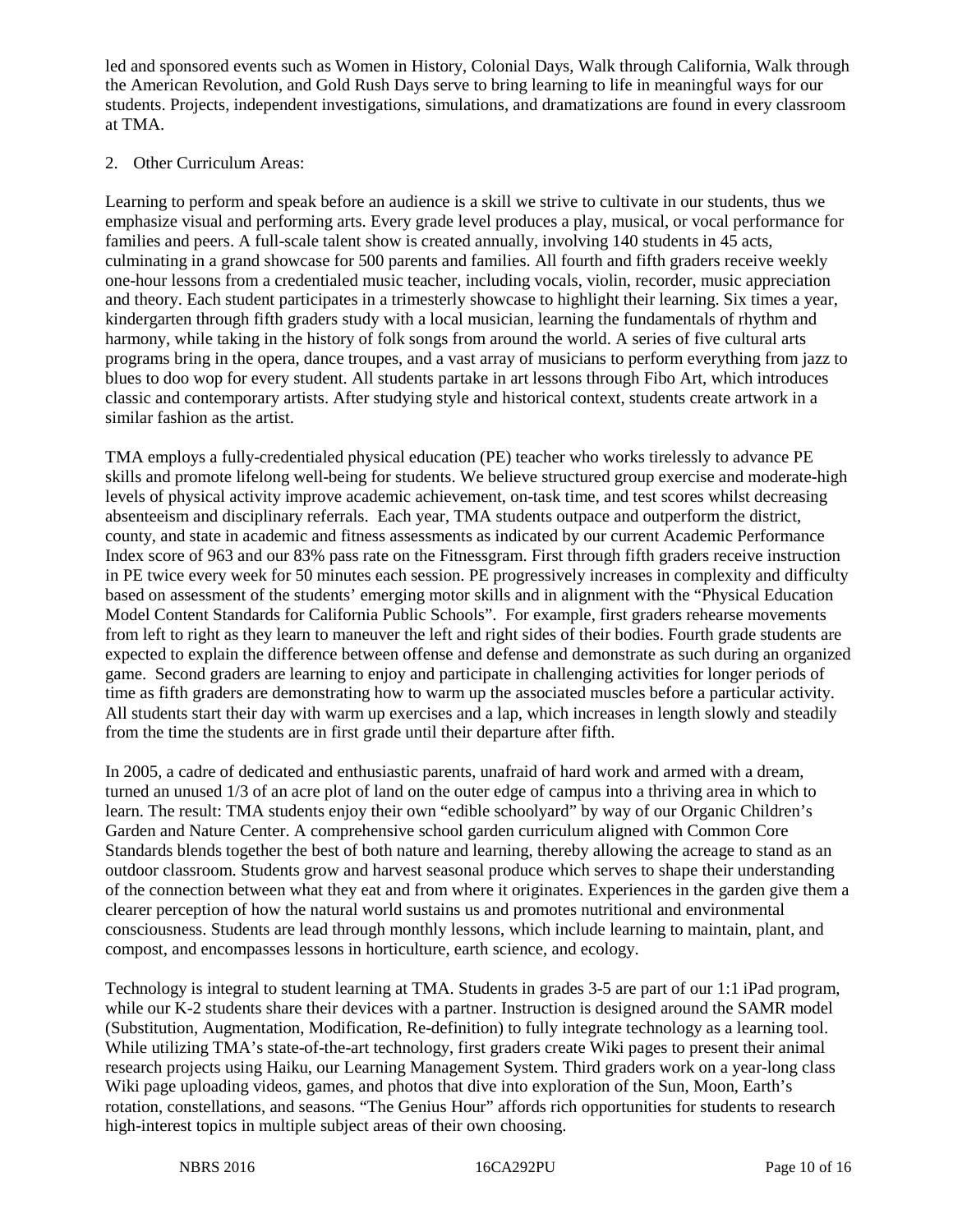3. Instructional Methods and Interventions:

We commit to the belief that students learn best when they are highly engaged, thus we continually seek ways to enhance content learning. To support high levels of learning in all students, our teachers are driven to utilize strategies at the highest levels of Bloom's Taxonomy. One hundred percent of TMA teachers are trained in differentiation for GATE and high-achieving students using the research of Dr. Sandra Kaplan at the University of Southern California. All students are provided with opportunities for compacted curriculum using pre-testing as a means to assess what children already know; instruction is then modified for challenge and acceleration, as necessary. Teachers employ a gradual-release-of-responsibility instruction model, resulting in confident learners who accept responsibility for their learning.

To reach the highest level of achievement for all students, we reach consensus in defining proficiency through rubrics and student work samples, drawing from a broad range of performances. Curriculum, instructional strategies, common pacing, academic support, and assessments are skillfully coordinated among teachers and determine the logical sequence to present the content standards. Technology is at the forefront of our instructional practices as we strive to personalize learning--SMART Boards and voice amplification systems are standard equipment in every classroom giving rise to improved student focus and on-task behaviors. With nearly 600 iPads at our disposal, teachers are empowered to create lessons in all curricular areas that prompt interaction and challenge. The physical environment and furniture arrangement in each classroom facilitates inclusion, interaction, collaboration, and purposeful engagement. Teachers model fairness, respect, and equity at every turn by promising that all ideas are valued and academic risks are worth taking.

Valuing each student as a learner demands we provide a comprehensive support system for those in need. Teams of teachers meet weekly to analyze formative assessment results to quickly identify students who need additional support. Timely feedback is instilled as a function of learning and directs us to plan for immediate interventions rather than remediation at a later date. Four intervention specialists, trained in Fountas and Pinnell Leveled Literacy Intervention Kits, are poised to step in and provide additional support when reading progress stalls. Over time, students who are not demonstrating appropriate progress based upon assessment results are referred to our multi-tiered Student Study Team. To coordinate the range of services, our team of experts assembles monthly to develop, and begin, a plan of action and response for each child.

4. Assessment for Instruction and Learning and Sharing Assessment Results:

Our quest to continually advance student achievement drives the TMA staff to focus on results; to that end, a wide range of assessment data are used to monitor individual student progress in meeting or exceeding standards. A system of balanced assessments informs instruction; progress monitoring examines general skills and knowledge while summative assessments reflect long-term growth. Curriculum frameworks provide the blueprint for organizing our instructional roadmap for students to meet or exceed the standards. To encourage the highest level of achievement for all students, our weekly work in grade level teams defines the explicit content skills and knowledge that all students must attain at every grade.

Every August, staff collectively reviews data from the California Standards Test and the SBAC and completes a thorough analysis of results from claims, multi-year comparisons, and subgroup data to form instructional decisions. The pertinent data provided is two-fold: when analyzing scores for the departing class, we identify areas of strength and weakness in instruction; for the incoming class, we pinpoint areas of strength and weakness in their learning. Recently, results from the first year of SBAC determined that more focused practice with performance tasks was needed. Teachers worked collaboratively to calibrate scoring using common rubrics. The result: a collective understanding of what students need to know followed by an intentional shift in instruction.

Our teachers recognize the pivotal role assessment plays in driving curriculum and regularly access class data and individual student achievement results. We employ standards-aligned checkpoint assessments each trimester to measure student progress in language arts and math. Fountas and Pinnell running records are administered to all students each trimester to determine instructional levels. End-of-unit assessments in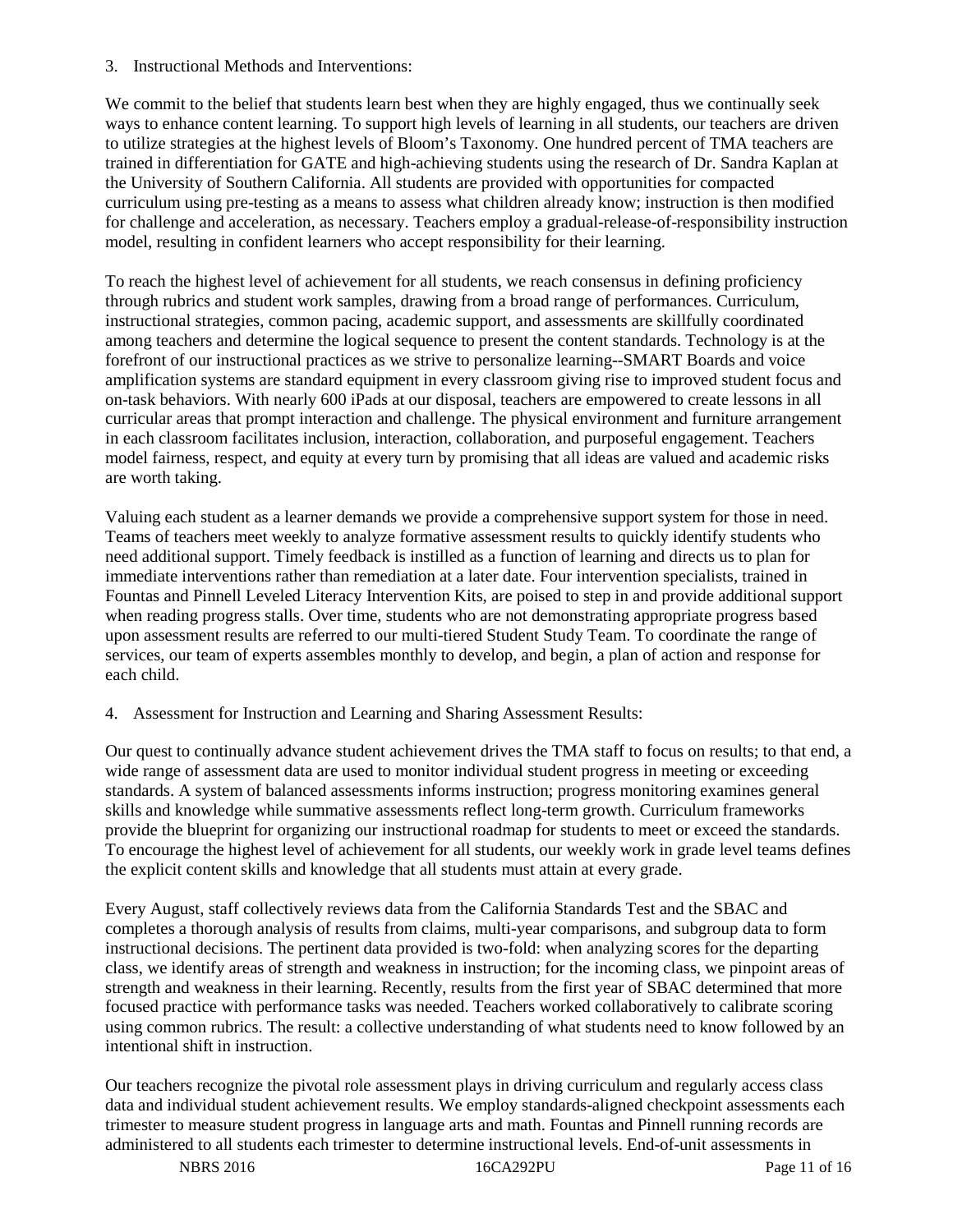math, social studies, and science, as well as teacher-generated assessments and checklists form the foundation for modifications and differentiation in instruction, including acceleration.

Communication at TMA is designed to proactively inform and involve our stakeholders. Annual fall goalsetting conferences are attended by 100% of our parents and set the stage for defining the roles and responsibilities of home and school. We openly explain annual learning expectations and results to students, parents and families in varied settings: rubrics, progress reports, report cards, newsletters, emails, phone calls, and conferences. When relaying results of assessment data to parents, our teachers not only communicate results but define what students know and are able to do, what they need to learn, and what will be done to facilitate improvement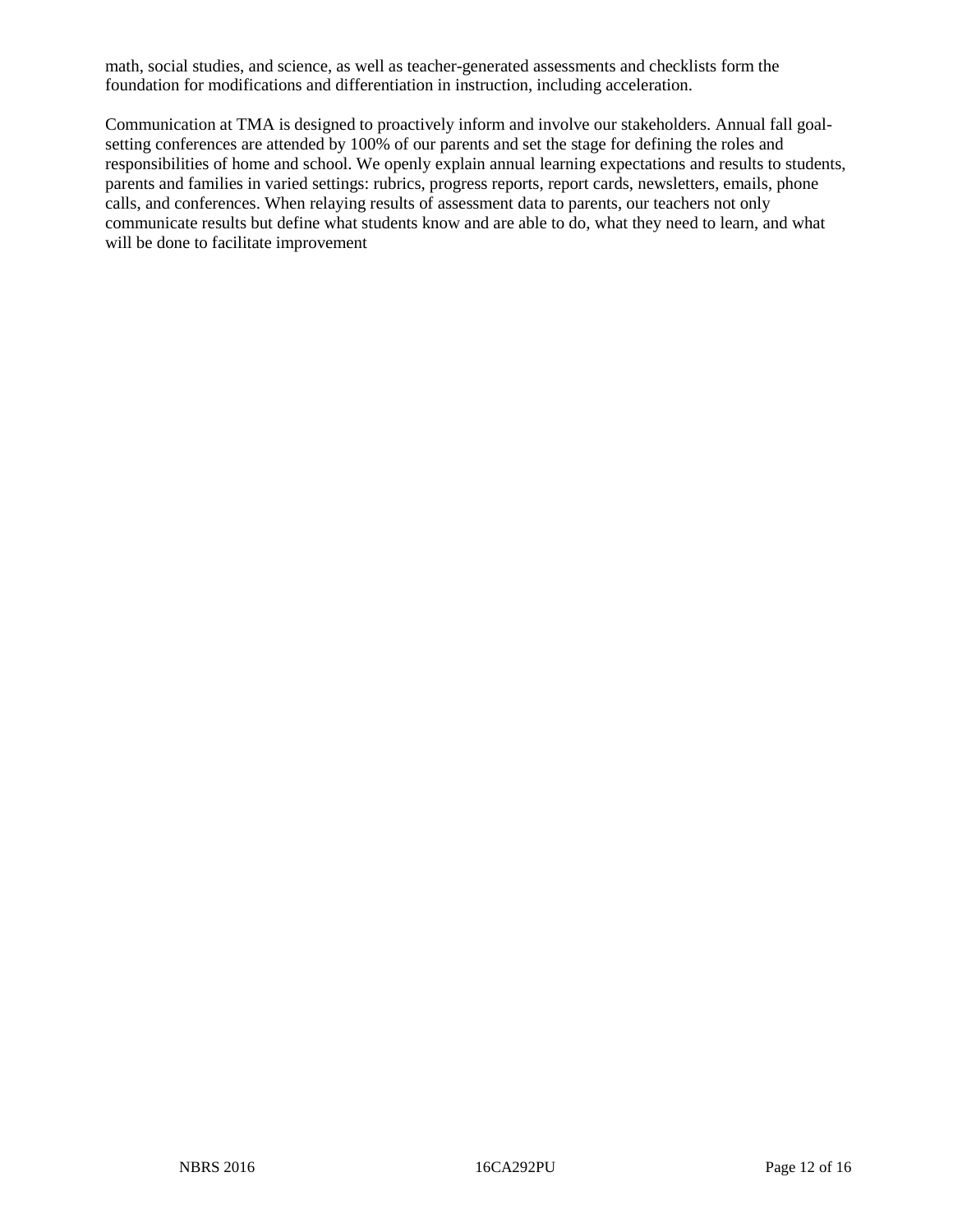# 1. School Climate/Culture:

The culture at TMA is best summarized by our motto: "Helping children reach for the stars." Active parent and family involvement is an established tenet and one of our most valuable and long-standing assets—all stakeholders recognize and accept participation as their responsibility in contributing to academic success and emotional well-being. With each family volunteering an average of 30 hours per year, parents are a daily mainstay on campus, visually reinforcing the importance of school to their children, and making the art of education a family affair. The resultant solid base of support ensures student success and affirms that teachers at TMA are highly valued for their work—in six years, only two teachers have elected to leave our school.

Involvement and inclusion begins before the first bell rings on the first day of school. Back to School Night is held prior to the start of school, with parents and children collectively learning and sharing in the excitement of the upcoming year. Potential nervousness and first-day jitters are eased as families meet their prospective new teachers and begin to lay the groundwork for building relationships that frequently transcends their years at TMA. The overwhelming success of the strategic timing and format of our Back to School Night program is evidenced by its annual 95% family participation. We host a kindergarten family picnic before the first day of school for our youngest learners so parents and children alike have the opportunity to forge vital social connections with their peers. A Kindergarten Liaison expertly guides new families throughout the school year as they navigate what is often a brave, new world. Mentors are afforded to new families, serving as ongoing resources for information and advice.

We place extraordinary emphasis on the importance of building character. For four years, we have embraced the wisdom of former UCLA Coach John Wooden to integrate character traits into curriculum. Through the language of children's literature in "Inch and Miles: the Journey to Success", he thoughtfully presents fourteen traits to better our personal skills. Each trimester, we honor students who best exemplify the selected traits. Our highly successful Positive Behavior Intervention and Support plan expects all students to demonstrate three behaviors in all arenas: be respectful, be responsible, and build relationships. "STAR Bucks" are recompense for demonstrating kindness, following rules, and including others. An atmosphere of belonging permeates our campus, contributing to our student mobility rate of less than 1% each year.

### 2. Engaging Families and Community:

It is the charge of all TMA stakeholders to sustain an environment that promotes high academic success and excellence for all students. To do so requires the efforts of all participants to work together to improve student achievement. Our TMA staff embraces the critical connection between parent support and student success; to that end, we offer a wealth of learning opportunities and resources to aid our staunchest allies. We continually work to facilitate the participation of family members as decision-makers, volunteers, financial contributors, benefactors, and most importantly, partners in educating our students.

With a yearly operating budget of \$210,000 our PTO magnanimously provides much-needed materials and programs to impact learning, including state-of-the-art technology to revolutionize the delivery of curriculum and instruction. These resources, coupled with the power of parental involvement, have allowed TMA to sustain a long history of high Academic Performance Index scores (963), and contributed to our number one ranking each year within the Tustin Unified School District. The success of our parent-inspired learning lab in the garden, which brings project-based learning and hands-on science lessons to life for every student, is reflected in our state science scores: 94% of our fifth graders were proficient or advanced in 2015. Further, the results of our 2014 Parent Surveys present prevailing evidence of the successful collaboration between school and families: 99% agreed "Various opportunities for parent participation are provided" and 96% agreed "The school communicates with parents about programs and events."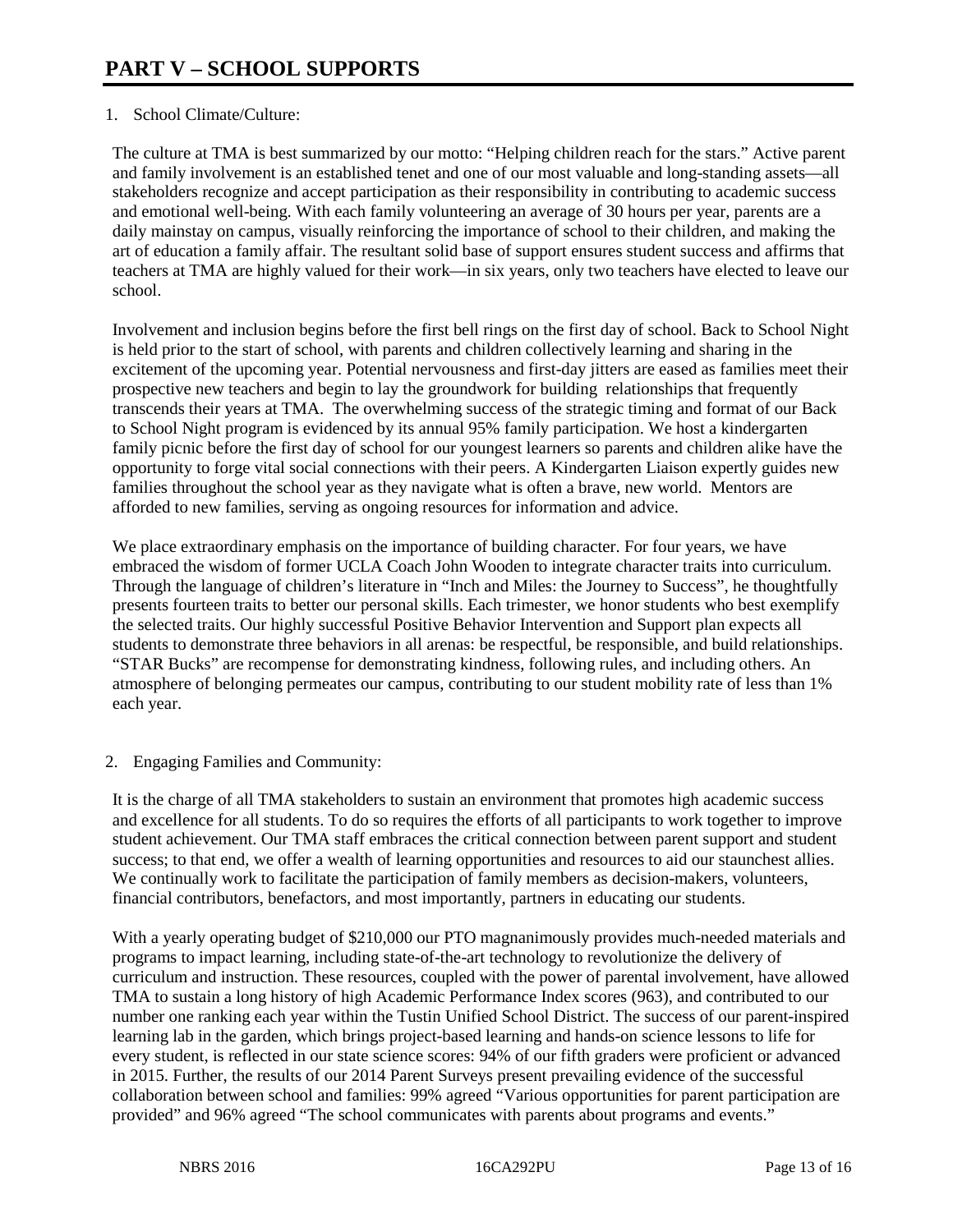Timely two-way communication is critical to our partnerships so we provide a variety of forums for parents to discuss their ideas and concerns, including annual surveys to solicit parent opinions on the operation of the school. Drawing together voices from School Site Council, Parent Teacher Organization, Special Education Advisory Council, and GATE Advisory Council, we establish a culture within our school in which effective research-based programs and practices are valued and demanded by all stakeholders.

All classroom teachers utilize the Haiku Learning Management System to expand the boundaries of the classroom to encompass and engage students and families from home. Class announcements, calendars, and homework assignments are disseminated from each classroom's Haiku page, while discussion forums allow students to participate in threaded dialogue on a given topic, which can be accessed from their homes or mobile devices. The enduring partnership we have formed with our parents and community continues to significantly impact the learning and the lives of our students.

# 3. Professional Development:

Professional development is at the center of our practice of improvement at TMA. Delving deeper into research-based instructional strategies, we attend professional development that centers solely on improving instruction. We are fortunate to be part of a larger district where professional development is a priority, and employees are rewarded for pursuing personal development and career advancement by offering pay scale support for advanced degrees and additional specialization. Weekly collaboration time is built into our day through dedicated time for Professional Learning Communities and through our modified-Wednesday schedule. We teach an extended school day four times a week to allow staff a block of uninterrupted time for professional development and collaboration on Wednesdays when students go home early.

Knowing the profound effect our own expertise has on student learning drives us to pursue every opportunity to improve our craft. Every August staff attends a three-day Summer Literacy Institute to deepen our understanding of the structures of balanced literacy such as word study, shared reading and writing, and interactive read alouds. Throughout the year, ongoing follow-up sessions are offered via Google Classroom, webinars, and teacher-directed "Share Fairs". To further strengthen our practices, TMA contracted with a consulting team to provide bi-monthly clinics in Readers'/Writers' Workshop. For two years now the team has utilized the demonstration lab model so our teachers can observe experts firsthand teaching mini-lessons, strategy groups, and conferencing.

By tradition, our TMA scholars have performed far above average in mathematics on both local and statewide assessments. Results of the state testing since 2010 indicated that school-wide nearly 75% of our students were performing at the advanced level in math. To promote high levels of learning and to provide a more rigorous math curriculum, staff has engaged in the study and theories of Cognitively Guided Instruction (CGI), which emphasizes problem solving over basic algorithms. Utilizing real-world problems has developed a deeper understanding of mathematical concepts for all of our students.

TMA GATE teachers must fulfill the requirements of our district's intensive GATE certification training program before embarking upon the challenge of teaching a self-contained class. Over the course of three years, teachers experience the differentiated learning strategies and techniques of renowned expert Dr. Sandra Kaplan, Professor at the University of Southern California's Rossier School of Education, to study the characteristics of scholarly behavior and construct a teaching portfolio of differentiated lessons and independent study projects designed to extend the curriculum.

### 4. School Leadership:

Our principal and leadership team continually foster an environment in which we accomplish together what cannot be accomplished alone: to build consensus around high academic goals, individualize instruction to support all students, and to use results to modify curriculum and instruction so every student attains proficiency or beyond. The hallmark of our success is a shared sense of what we are trying to accomplish: everyone belongs on a team that focuses on student learning and achievement. Wednesdays are the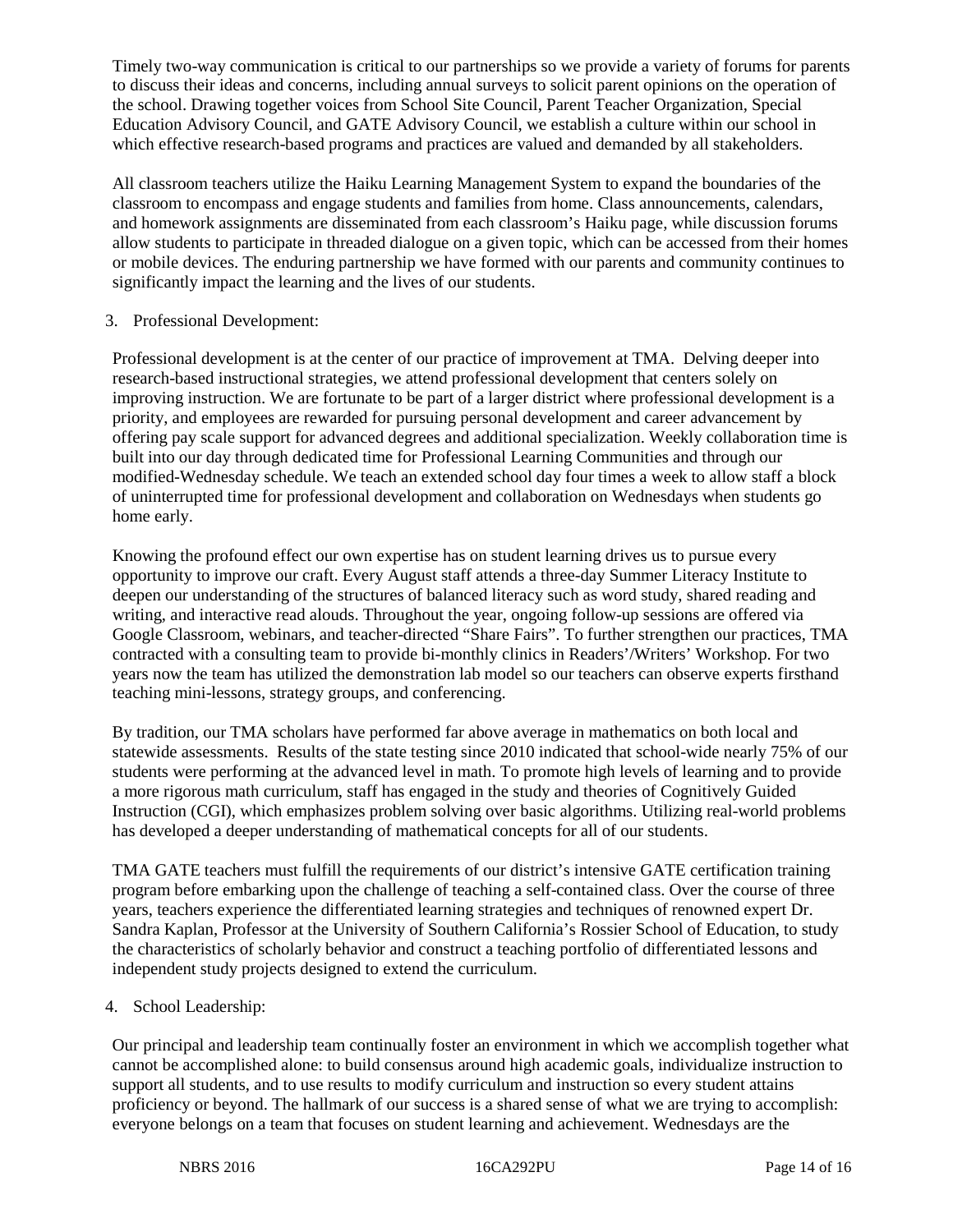established day for comprehensive teamwork when we meet as an entire staff, a grade level, smaller collaborative groups, or to attend professional development.

We steadfastly believe we cannot improve our craft in isolation from others. To tap into a wide range of coaching expertise for instructional leadership, we need not look far. For two years, staff was supported by a Digital Learning Coach as we transitioned to fully integrating technology into teaching. We are in our second year of a partnership with the Cotsen Foundation Art of Teaching program, which provides a fulltime on-site mentor to coach six teachers as fellows. Our mentor serves as a change agent, leading individual fellows through weekly meetings, setting goals to grow in content knowledge and pedagogy, and providing feedback sessions. The mentor facilitates monthly inquiry meetings where together they examine teaching and student learning, read and discuss professional texts, look at student work to plan instruction, conduct action research, and participate in common lesson planning. The impact: we perpetually harness the power of collective leadership by investing in our own.

Parents engage as vital partners and consultants on curriculum-related committees, including the GATE Advisory Council, the English Language Advisory Council, and the Special Education Advisory Council. The School Site Council, comprised of parents and staff, provides input on the implementation of the Single Plan for Student Achievement, budgeting and the safety plan. The Superintendent's Task Force includes teacher leaders, support staff, and parents who meet throughout the year to provide input on current educational issues. All stakeholders are regularly afforded information, training, and parameters to make qualified decisions and are fully involved in decision-making. The result: all members joins forces to endorse the educational decisions that impact our students. The process of perpetual renewal continues each year as new stakeholders are recruited to join the leadership ranks as we review and refine our mission, vision, values, and goals.